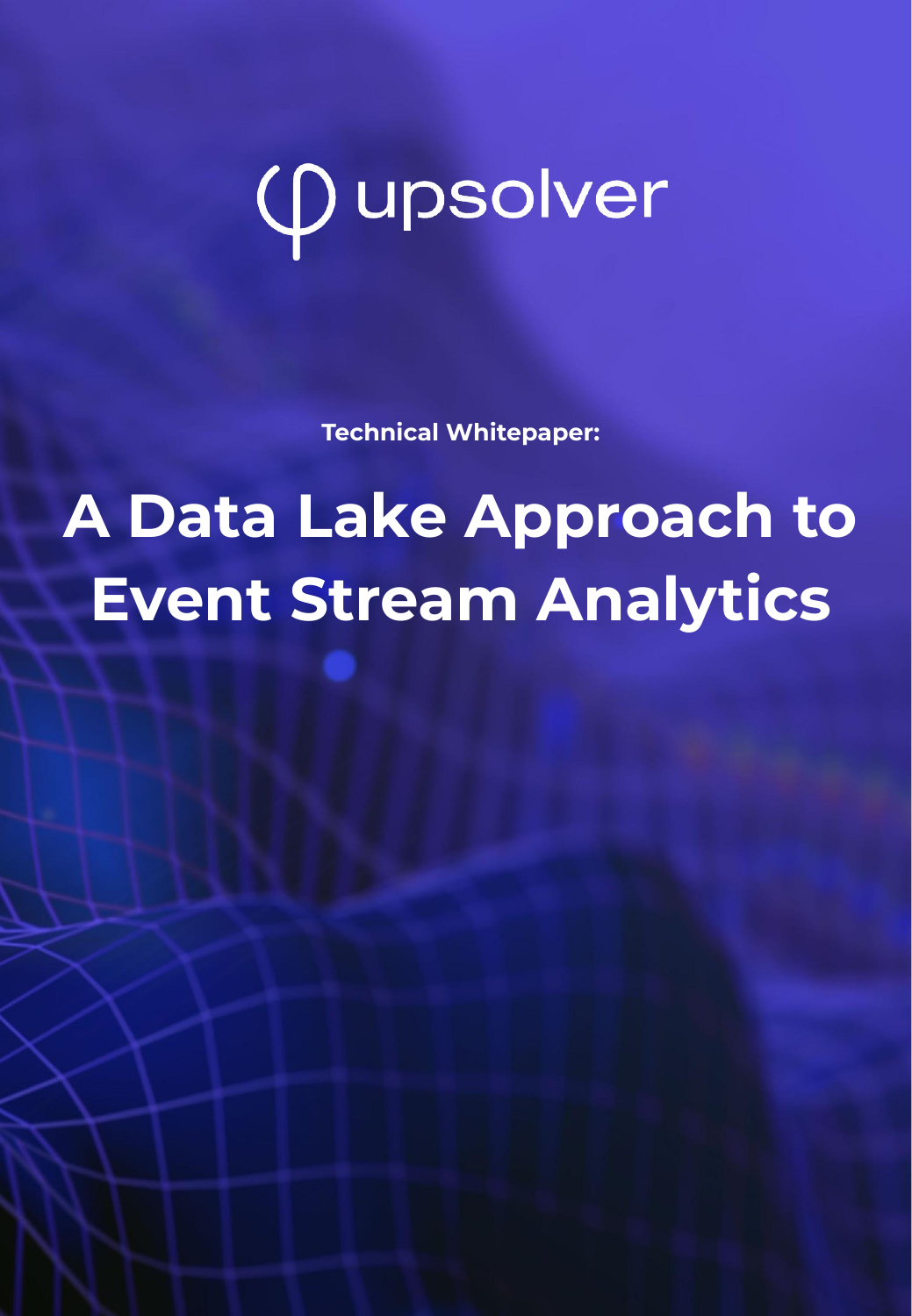#### Executive Summary

Events logs are the archetypical source of streaming data - a continuously generated stream of semi-structured data, reflecting the state of a software or hardware system at any given moment - with some of the most common scenarios being IoT sensors, server and network security logs, app activity and advertising data.

While in the past the task of collecting and analyzing logs were associated mainly with IT and networking professionals, the rise of software development, clickstream and app analytics has led to increased demand event for log data analysis by data analytics teams, business units, and other non-IT stakeholders. This article will examine the common architectural challenges of operationalizing log data at scale, and suggest a solution based on a cloud data lake built and managed using Upsolver on Amazon S3.

 $\mathcal{P}$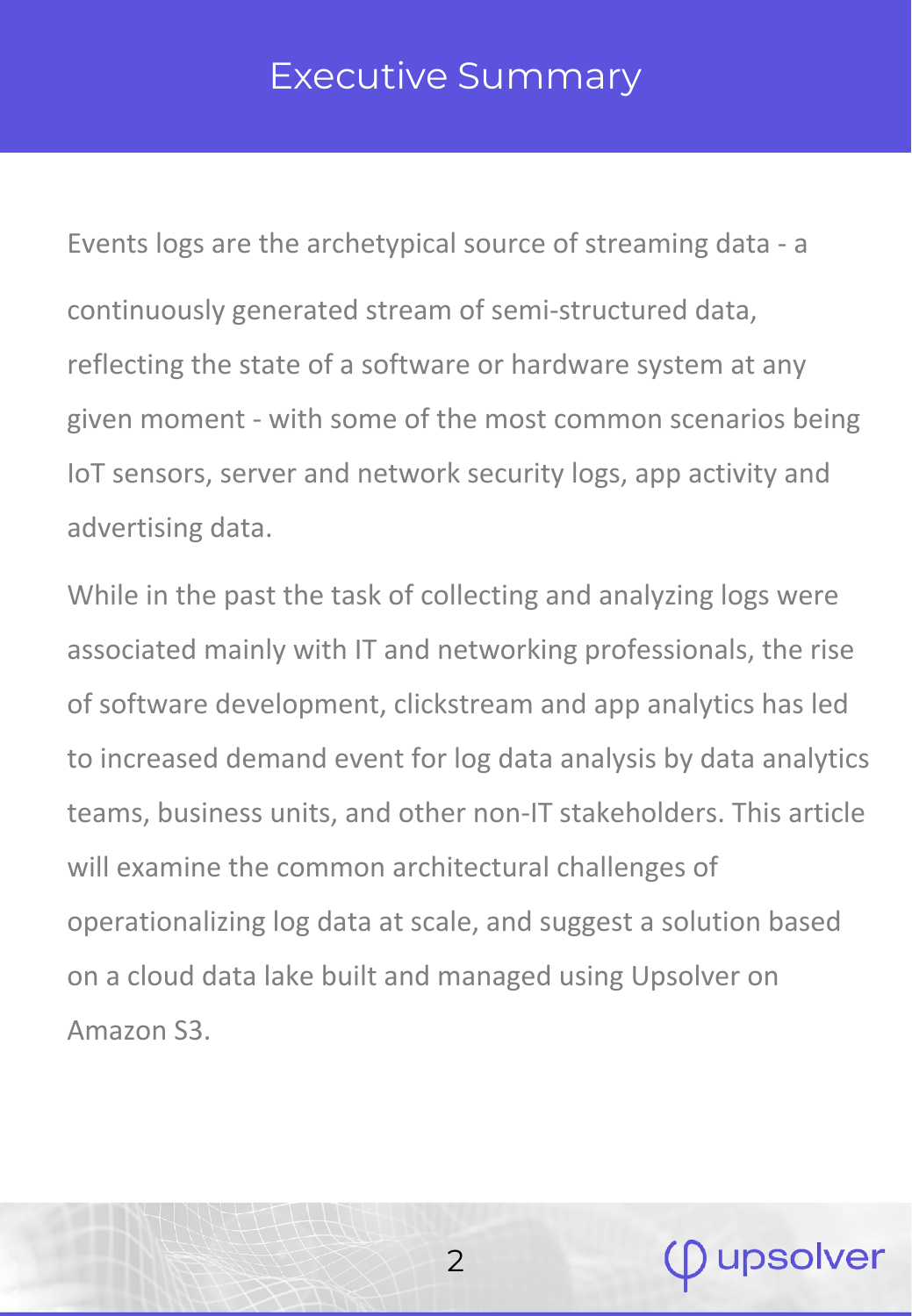#### **Limitations of Databases and SQL**

Traditionally, log analysis was seen as another analytical workload that could be offloaded to a database, against which SQL and BI tools could be used by data consumers to leverage data and generate insights. ElasticSearch, which was released less than a decade ago, has become the de-facto standard in this regard due to its ability to provide strong

out-of-the-box performance for search and analytics.

However, as log data grows in volume and velocity, and with increasing requirements to use this data for new types of analysis - dashboards, operational analytics, ML model training and more - the drawbacks of a database approach become more apparent. These include:

1. **Cost -** databases lack elasticity, making them expensive and cumbersome to scale due to the need to constantly spin up, configure and resize clusters based on changes in data volume and retention.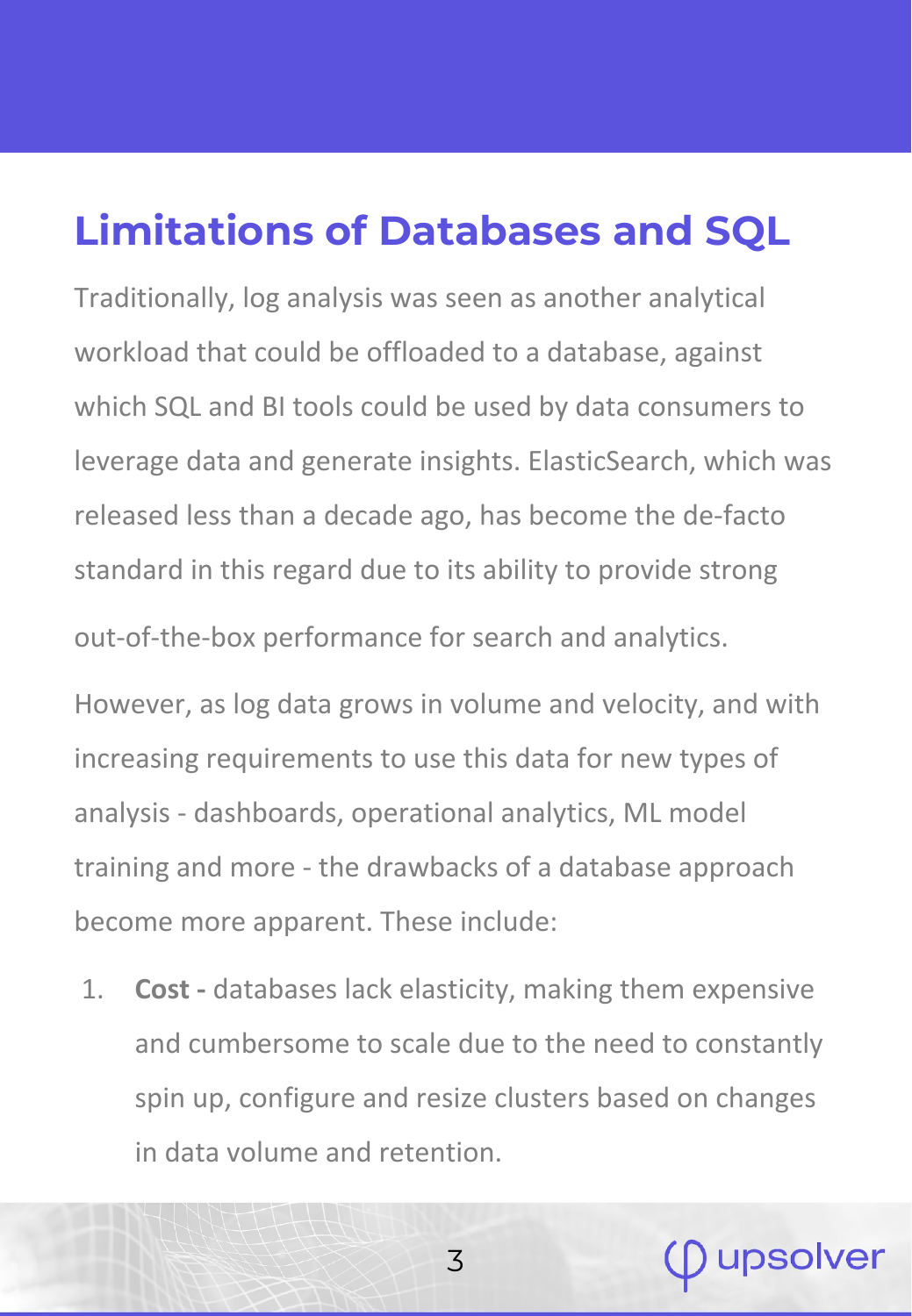**2. Latency -** data isn't available in real-time because due to the latencies built-in to batch ETL processes.

**3. Machine learning roadblocks -** the database, which was built for OLAP analytics isn't a good fit for data scientists that build models and train them against custom datasets. ML datasets require data from various points in time, making them easier to extract from an append-only log, as opposed to a datastore that allows updates and deletes. Additionally, data scientists want to use scripting in Python/Scala to build their datasets and apply functionality which would be very cumbersome to do in SQL.

**4. Lock-in -** databases rely on a proprietary data format which is optimised for their own query engine. This limitation creates vendor lock-in and forces organizations to choose between two bad options: force a use case on an existing database or replicate the data to another store which introduces consistency and reliability issues.

4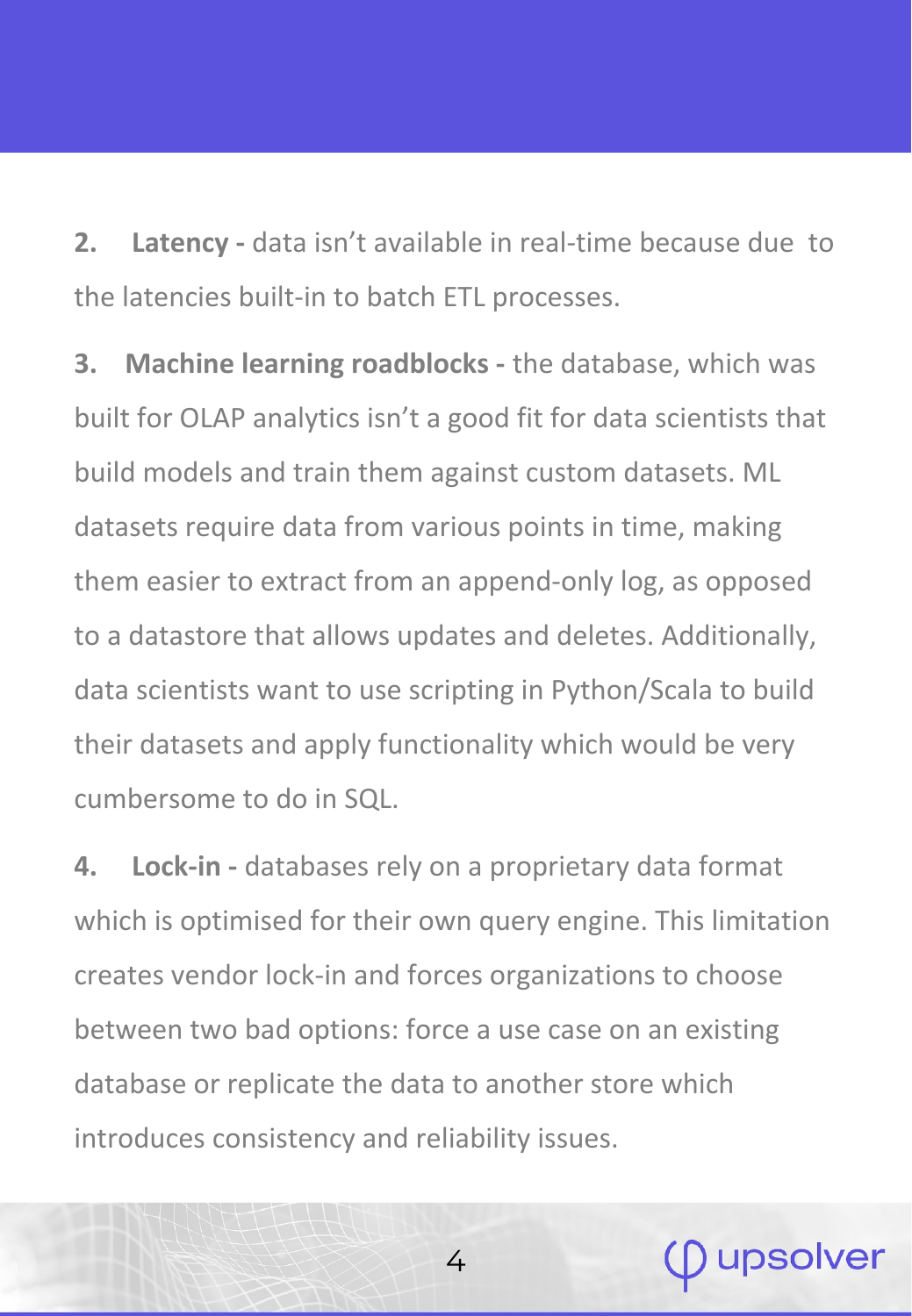#### **A Decoupled Architecture Solves Some Problems, Creates New Ones**

Due to all of the issues above, the database fell out of favor as the core datastore for log data as organizations began searching for more scalable, cost-effective and agile solutions. Hence, in recent years we have seen the rise of the decoupled architecture, wherein raw data is ingested and stored on inexpensive object storage, with compute resources provided ad-hoc to different analytic services per use case.

This data lake approach bypasses the roadblocks of traditional databases above by storing data as an append-only log on cloud storage, while enabling consumers to analyze the data with best-of-breed engines per use case. With this architecture, scaling is elastic, cost is low, machine learning is natively supported and data is stored in its raw format without ETL delays. This architecture heavily

5

<u>ipsolver</u>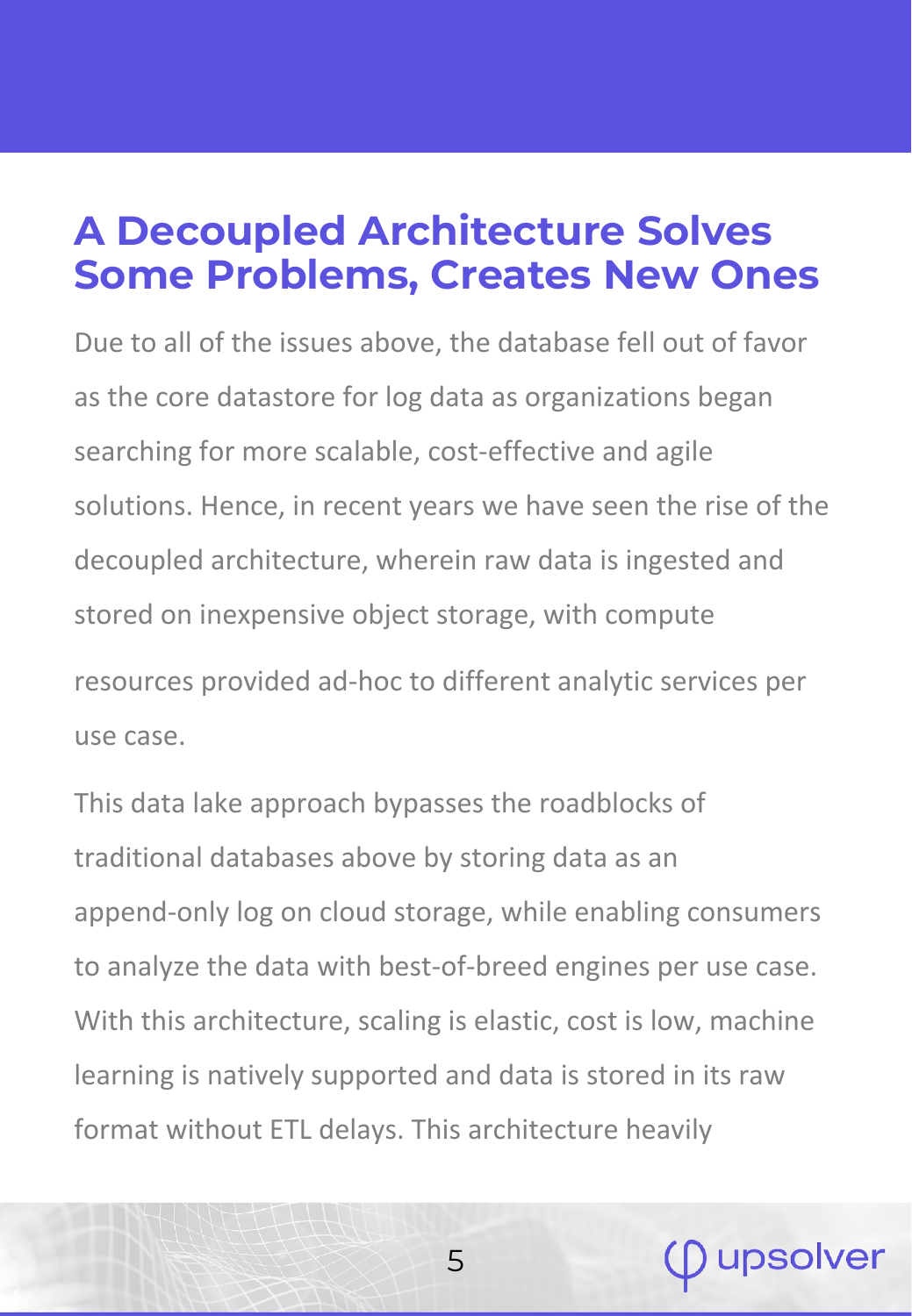relies on open file formats (such as Apache Parquet) for storage and metadata stores for data discovery and queries. However, and despite these benefits, a data lake is still missing something - namely, all the advantages of a database! Object storage is often messy, complex and slow to show value, with the main reasons including:

- Data stored on cloud storage can be compared to a bunch of files on disk. Databases were invented exactly in order to give users easier access to data by letting them run SQL instead of querying files directly, and this functionality is lacking in data lakes.
- On cloud storage, there is no schema or statistics to guide consumers to insights - instead, data discovery requires manual ETL efforts to pull samples of the data.

6

upsolver

Query latency can be 1000X slower compared to databases that include indexing, an optimized file system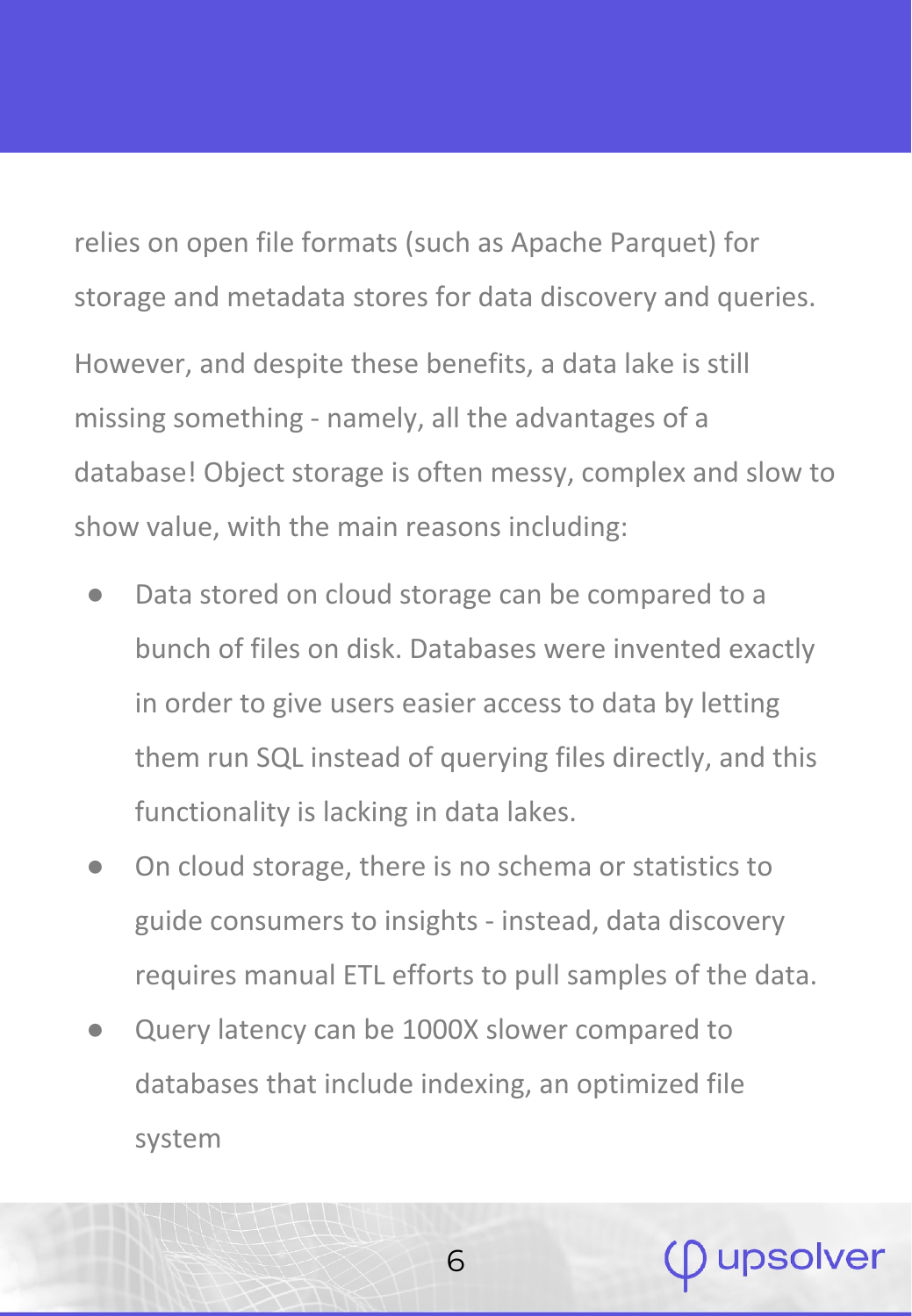and fast access to disk (much faster than the latency you get with cloud storage).

Addressing these data preparation and management challenges forces companies to spend hundreds of engineering hours on operations like [compacting small files](https://www.upsolver.com/blog/small-file-problem-hdfs-s3), which are code and effort-intensive but do not deliver direct value from a business point of view.



7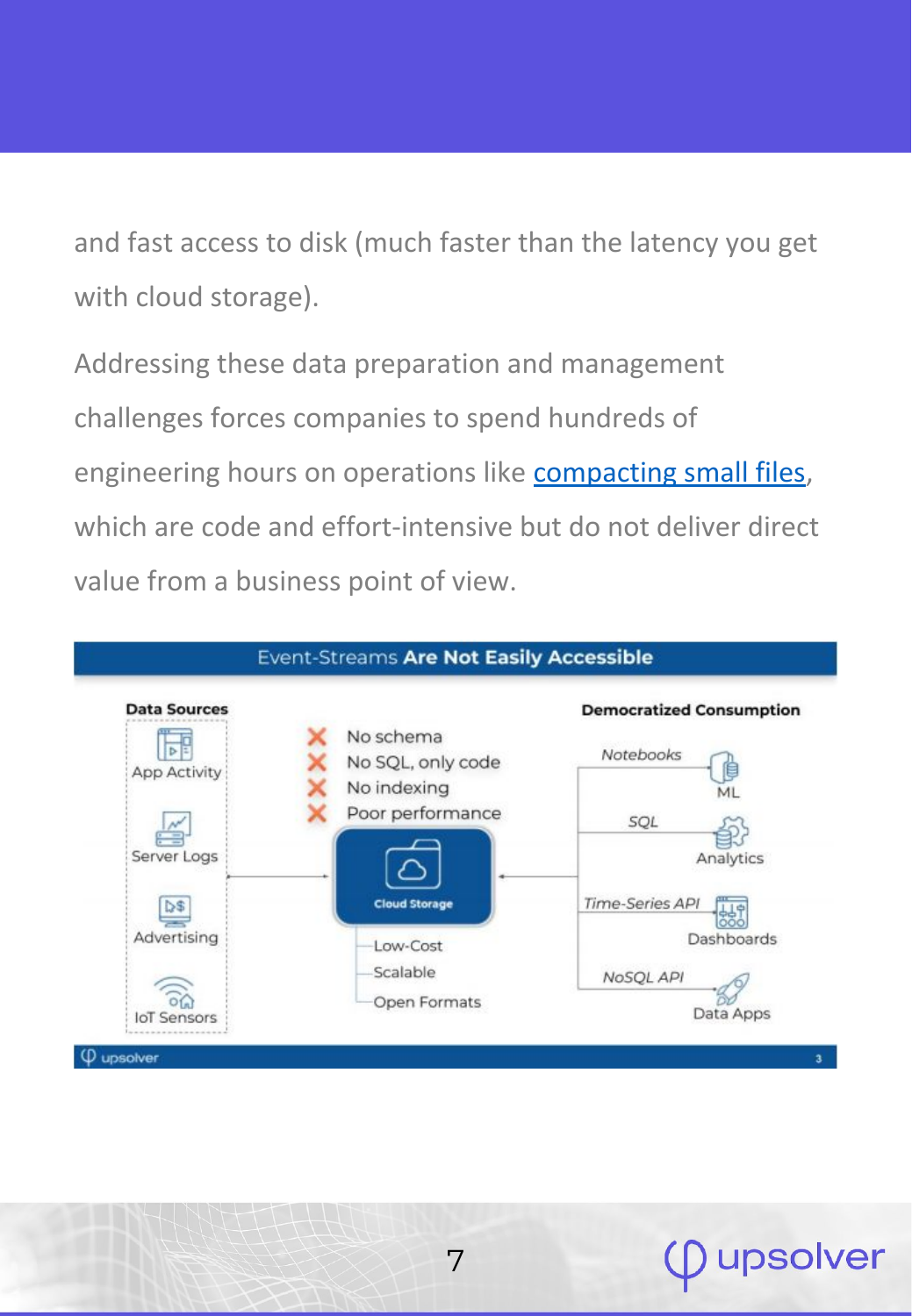#### **Closing the Gap Between Data Lake and Data Consumers**

Up to this point we've explained why companies want to analyze logs and the challenges they encounter when trying to do this at high scales: databases are fragile and expensive, data lake architectures are complex and effort-intensive.

The significant gap between the data lake and its consumers created the need for a **data platform** which would operationalize data in cloud object stores. Companies can't compromise on parameters like elasticity or readiness for machine learning, so they seek a platform to preserve the functional advantages of databases. This data platform should offer simple APIs for enabling data consumers and automation for reducing IT overhead.

Query performance and data quality are dependent on companies' ability to implement a data platform effectively.

8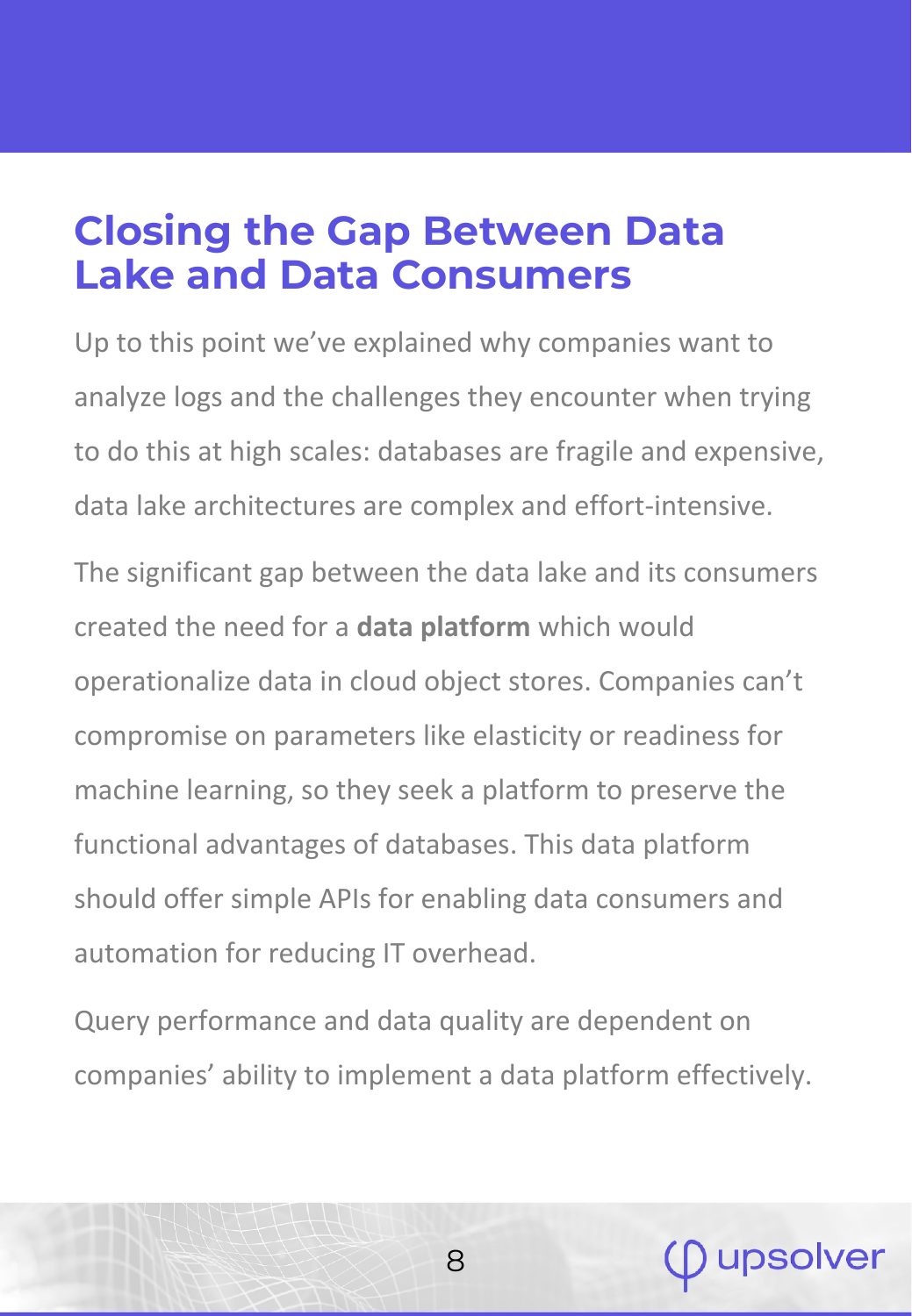However, this is often easier said than done. Today, companies use a variety of cloud services and open source projects to build. their own data platform. The end result is often closer to the vision of self-service, democratized analytics, but the data-to-insight process is still coding- and IT-intensive, with over 80% of the time spent on building, orchestrating and scaling data pipelines. Services like AWS EMR or AWS Glue help with the IT overhead but the technical barrier of entry in order is still higher compared to writing SQL.

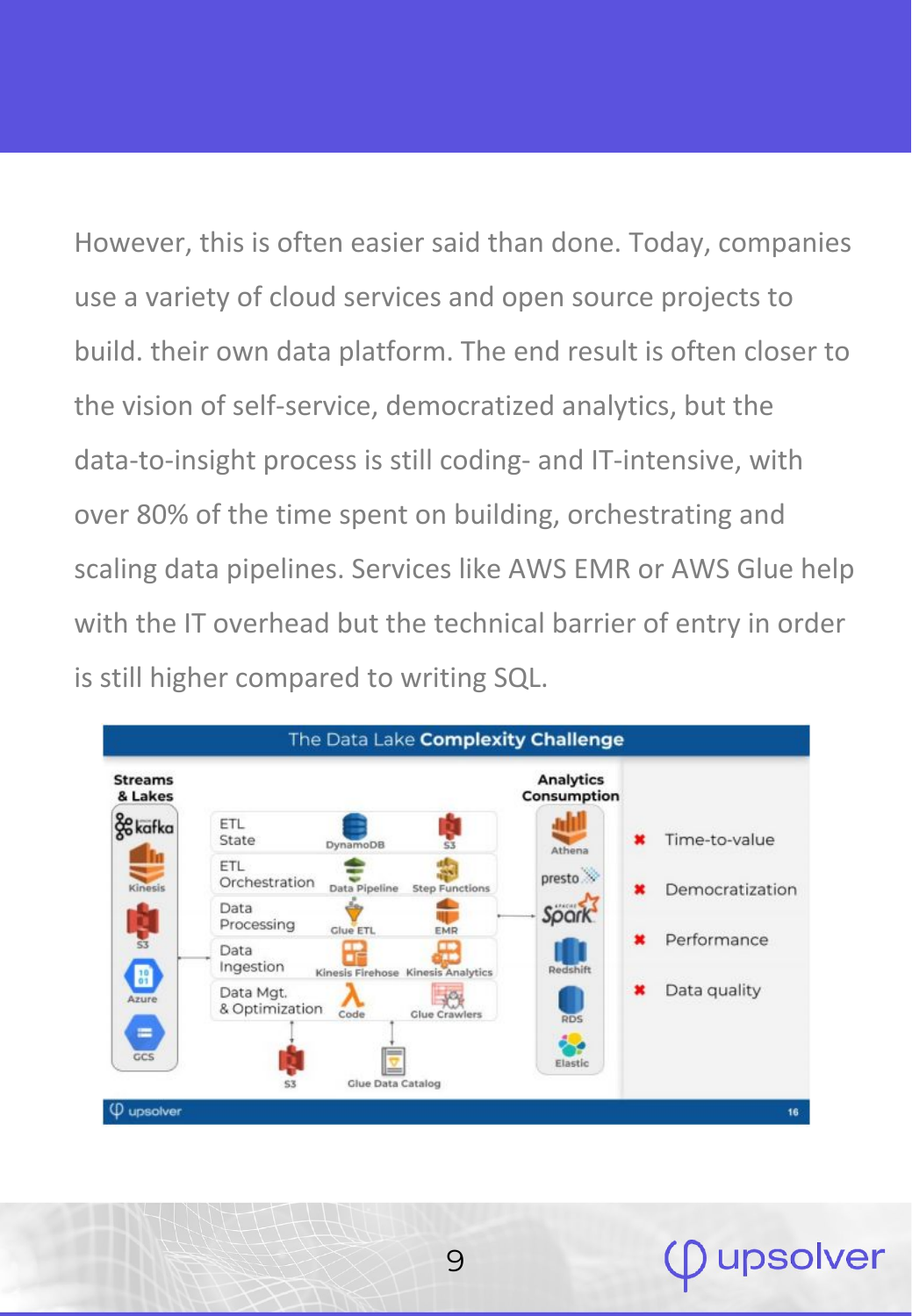As the big data landscape matures, three types of approaches have emerged:

- **Templates AWS promotes a best-of-breed approach by** releasing a service per technical need and there are already 100s of services. To make it easier for customers to build solutions from multiple services, AWS released Data Lake Formation (in preview) which utilizes pre-defined templates in order to save some of the time spent on writing code and integrating services.
- **Databases that utilize a decoupled architecture**  Google BigQuery, Snowflake and DataBricks Delta are data warehouse services that decouple compute from storage. They scale elasticity and are priced by consumption of compute and query resources. This is definitely a big improvement compared to traditional RDBMS but the issue of vendor lock-in remains - these

10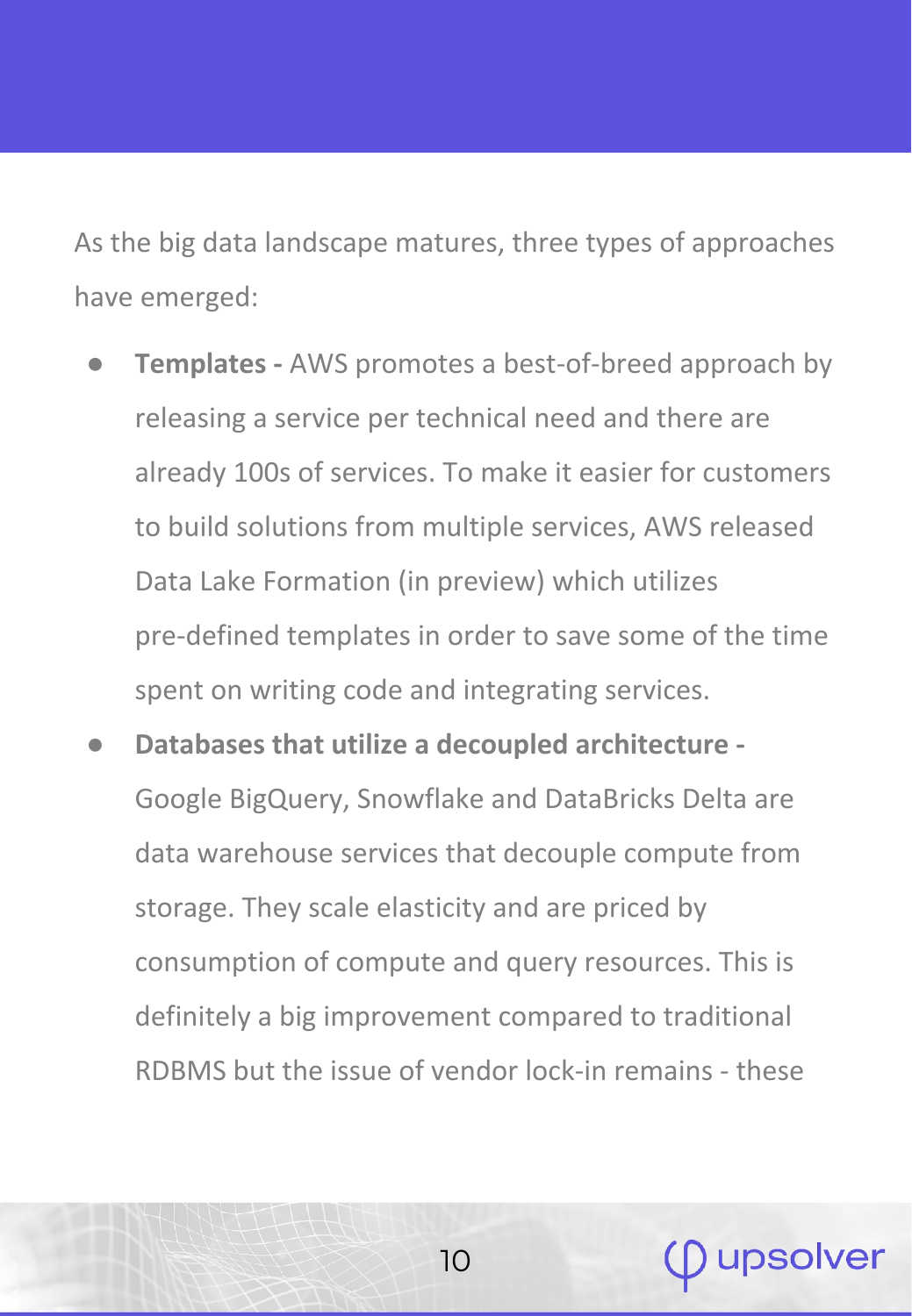services use from their query engine, while introducing new analytical engines requires replication of the data to a new store.

**Self-service platforms over data lakes -** when building a long-term strategy, companies want to use data lakes for their cost-effectiveness while data consumption tools will come and go. To accomplish such a vision, companies will need open storage and metadata layers and a platform to keep their chaos organized and optimized. For example, Upsolver is a service located between the AWS data storage layer (S3+Glue Data Catalog) and analytical services such as Athena, Redshift and RDS. Upsolver enables companies to only use a visual interface to operationalize an AWS data lake so it will be accessible and useful for all data consumers. Upsolver does this by adding capabilities like data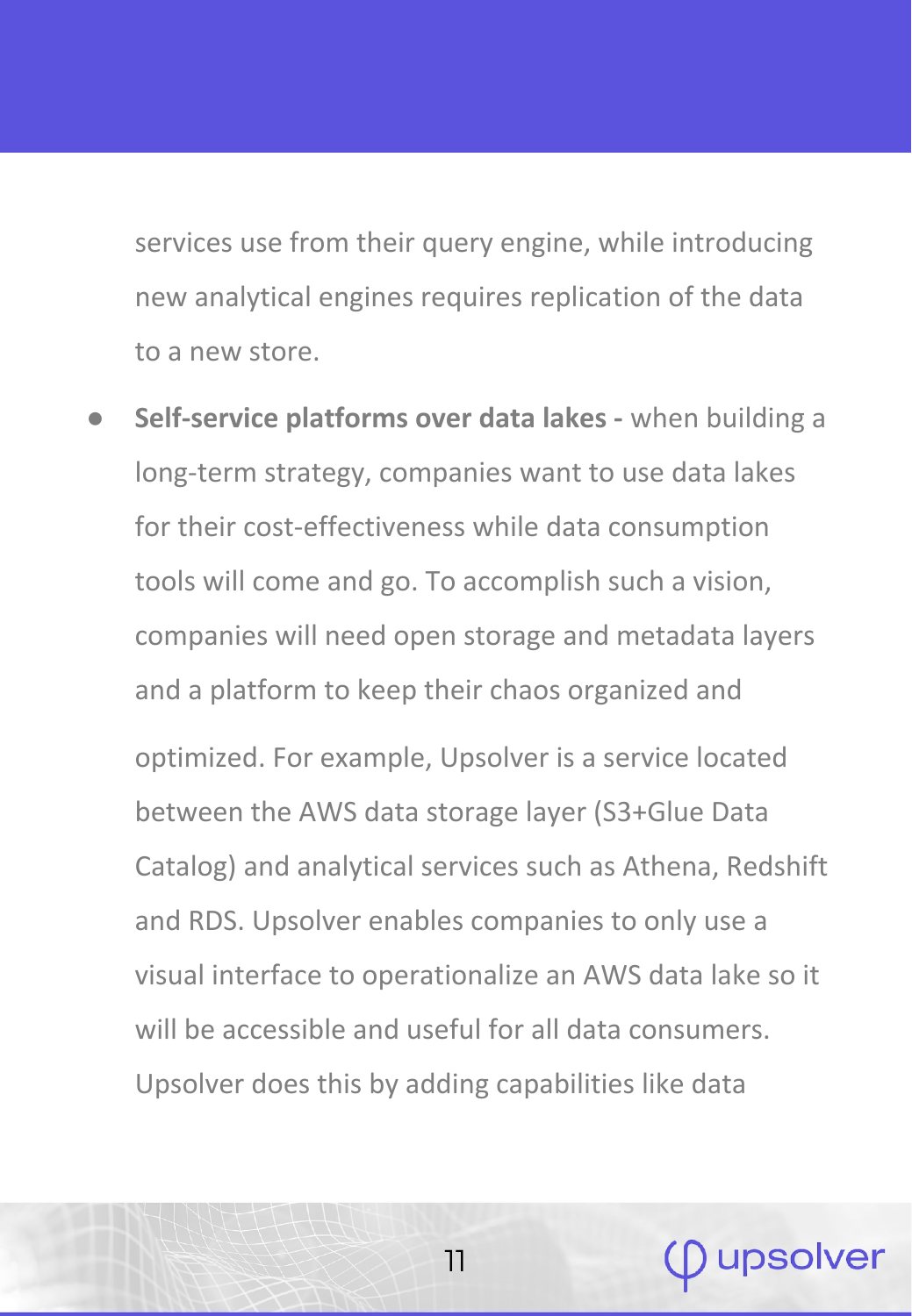discovery, indexing, self-serve data preparation and performance optimizations to Amazon S3.



Log data and event streams play a more prominent part than ever in modern big data architectures. The need to access and operationalize this data for analytics and machine learning is challenging even for massive organizations, and

ipsolver